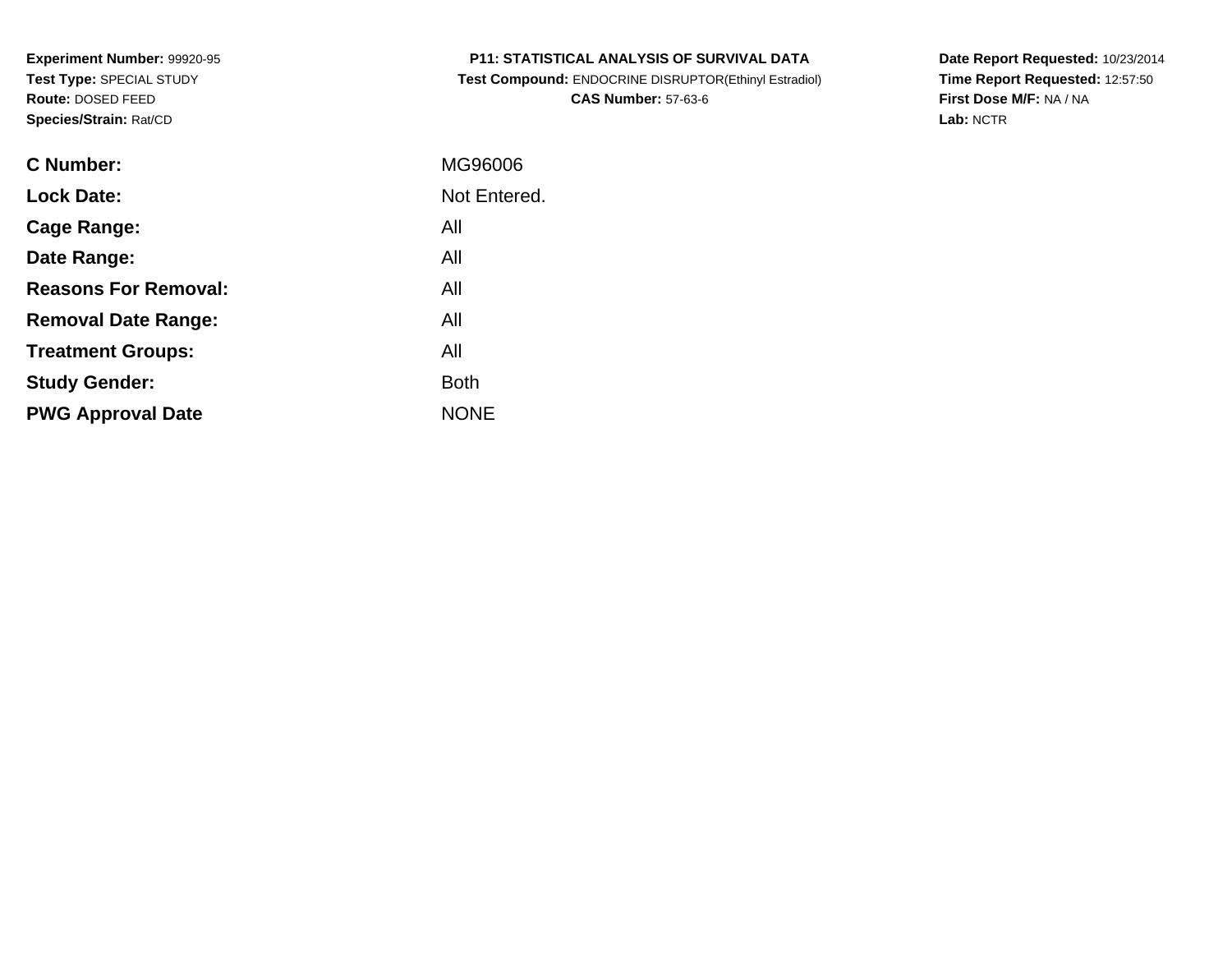# **P11: STATISTICAL ANALYSIS OF SURVIVAL DATA**

 **Test Compound:** ENDOCRINE DISRUPTOR(Ethinyl Estradiol)**CAS Number:** 57-63-6

**Date Report Requested:** 10/23/2014**Time Report Requested:** 12:57:50**First Dose M/F:** NA / NA**Lab:** NCTR

#### **Male RAT FIRST TERMINAL SACRIFICE AT 159 DAYSINDIVIDUAL SURVIVAL TIMES (DAYS)**

|                                                  |                     | INDIVIDUAL SURVIVAL TIMES (DATS) |                    |  |
|--------------------------------------------------|---------------------|----------------------------------|--------------------|--|
| <b>CONTROL</b><br>$DOSE = F4$<br><b>TOTAL 25</b> | UNCENSORED DEATHS 0 | CENSORED DEATHS 0                | <b>TERMINAL 25</b> |  |
| UNCENSORED DEATH DAYS                            |                     |                                  |                    |  |
| none                                             |                     |                                  |                    |  |
| <b>CENSORED DEATH DAYS</b>                       |                     |                                  |                    |  |
| none                                             |                     |                                  |                    |  |
| DOSE = F4/2PPB TO CTRL                           |                     |                                  |                    |  |
| TOTAL 25                                         | UNCENSORED DEATHS 0 | CENSORED DEATHS 0                | <b>TERMINAL 25</b> |  |
| <b>UNCENSORED DEATH DAYS</b>                     |                     |                                  |                    |  |
| none                                             |                     |                                  |                    |  |
| <b>CENSORED DEATH DAYS</b>                       |                     |                                  |                    |  |
| none                                             |                     |                                  |                    |  |
| $DOSE = F4/10PPB TO CTRL$                        |                     |                                  |                    |  |
| TOTAL 26                                         | UNCENSORED DEATHS 1 | <b>CENSORED DEATHS 0</b>         | <b>TERMINAL 25</b> |  |
| <b>UNCENSORED DEATH DAYS</b>                     |                     |                                  |                    |  |
| 72                                               |                     |                                  |                    |  |
| <b>CENSORED DEATH DAYS</b>                       |                     |                                  |                    |  |
| none                                             |                     |                                  |                    |  |
| $DOSE = F4/50PPB TO CTRL$                        |                     |                                  |                    |  |
| TOTAL 25                                         | UNCENSORED DEATHS 0 | <b>CENSORED DEATHS 0</b>         | <b>TERMINAL 25</b> |  |
| <b>UNCENSORED DEATH DAYS</b>                     |                     |                                  |                    |  |
| none                                             |                     |                                  |                    |  |
| <b>CENSORED DEATH DAYS</b>                       |                     |                                  |                    |  |
| none                                             |                     |                                  |                    |  |

(A) FIRST TERMINAL SACRIFICE

(B) THE FIRST ENTRY IS THE TREND TEST (TARONE, 1975) RESULT. SUBSEQUENT ENTRIES ARE THE RESULTS OF PAIRWISE TESTS (COX, 1972). NEGATIVE TRENDS ARE INDICATED BY "N".

(C) MEAN OF ALL UNCENSORED DEATHS PRIOR TO TERMINAL SACRIFICE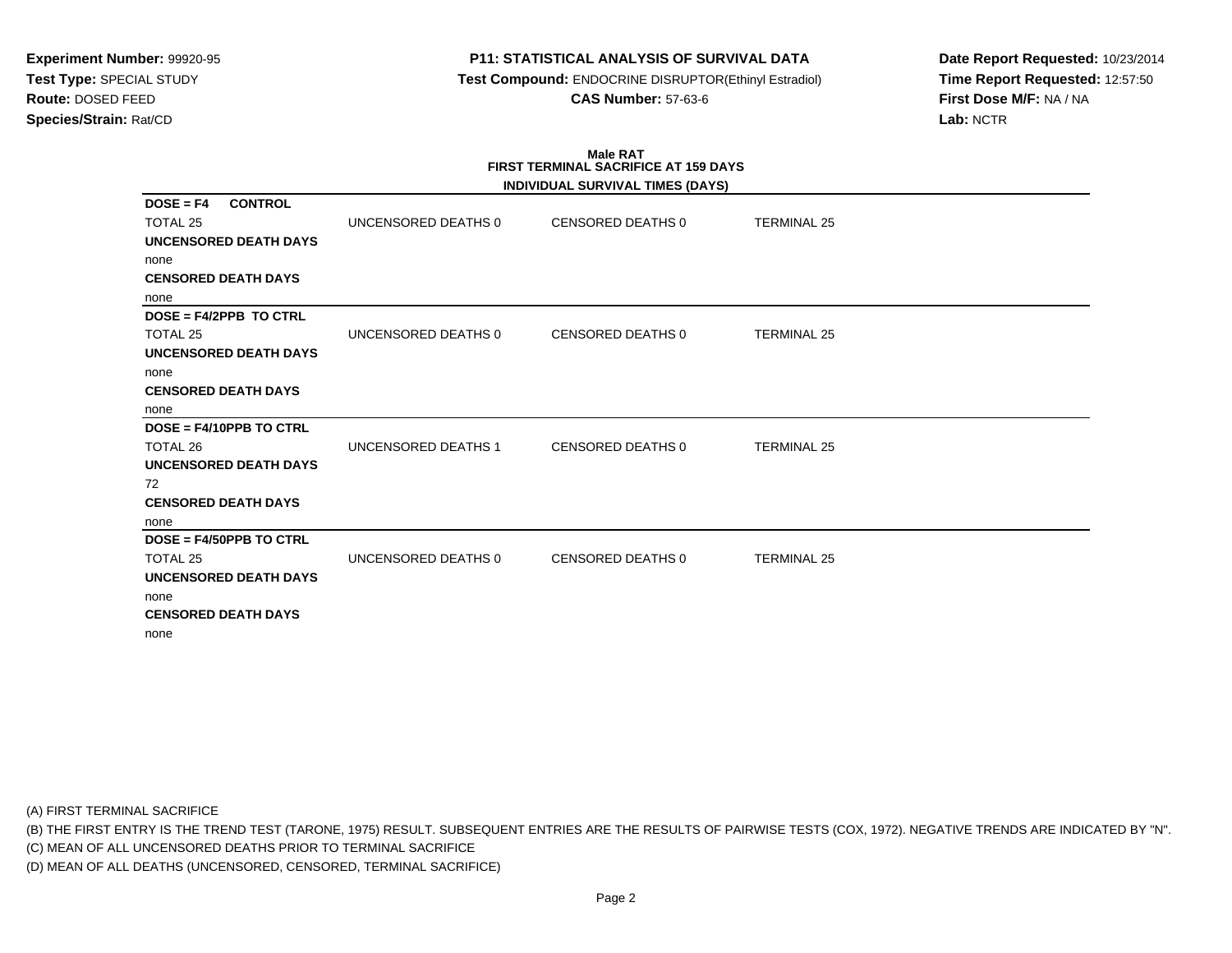### **P11: STATISTICAL ANALYSIS OF SURVIVAL DATA**

**Test Compound:** ENDOCRINE DISRUPTOR(Ethinyl Estradiol)

**CAS Number:** 57-63-6

**Date Report Requested:** 10/23/2014**Time Report Requested:** 12:57:50**First Dose M/F:** NA / NA**Lab:** NCTR

### **Male RATFIRST TERMINAL SACRIFICE AT 159 DAYS**

#### **KAPLAN-MEIER SURVIVAL PROBABILITY ESTIMATES (%)**

| <b>DOSE</b>             | TIME (DAYS) |       |       |       |       |       |       |       |       |        |
|-------------------------|-------------|-------|-------|-------|-------|-------|-------|-------|-------|--------|
|                         | 16          | 32    | 48    | 64    | 80    | 96    | 112   | 128   | 144   | 159(A) |
| <b>CONTROL</b><br>F4    | 100.0       | 100.0 | 100.0 | 100.0 | 100.0 | 100.0 | 100.0 | 100.0 | 100.0 | 100.0  |
| <b>F4/2PPB TO CTRL</b>  | 100.0       | 100.0 | 100.0 | 100.0 | 100.0 | 100.0 | 100.0 | 100.0 | 100.0 | 100.0  |
| <b>F4/10PPB TO CTRL</b> | 100.0       | 100.0 | 100.0 | 100.0 | 96.2  | 96.2  | 96.2  | 96.2  | 96.2  | 96.2   |
| <b>F4/50PPB TO CTRL</b> | 100.0       | 100.0 | 100.0 | 100.0 | 100.0 | 100.0 | 100.0 | 100.0 | 100.0 | 100.0  |

(A) FIRST TERMINAL SACRIFICE

(B) THE FIRST ENTRY IS THE TREND TEST (TARONE, 1975) RESULT. SUBSEQUENT ENTRIES ARE THE RESULTS OF PAIRWISE TESTS (COX, 1972). NEGATIVE TRENDS ARE INDICATED BY "N".

(C) MEAN OF ALL UNCENSORED DEATHS PRIOR TO TERMINAL SACRIFICE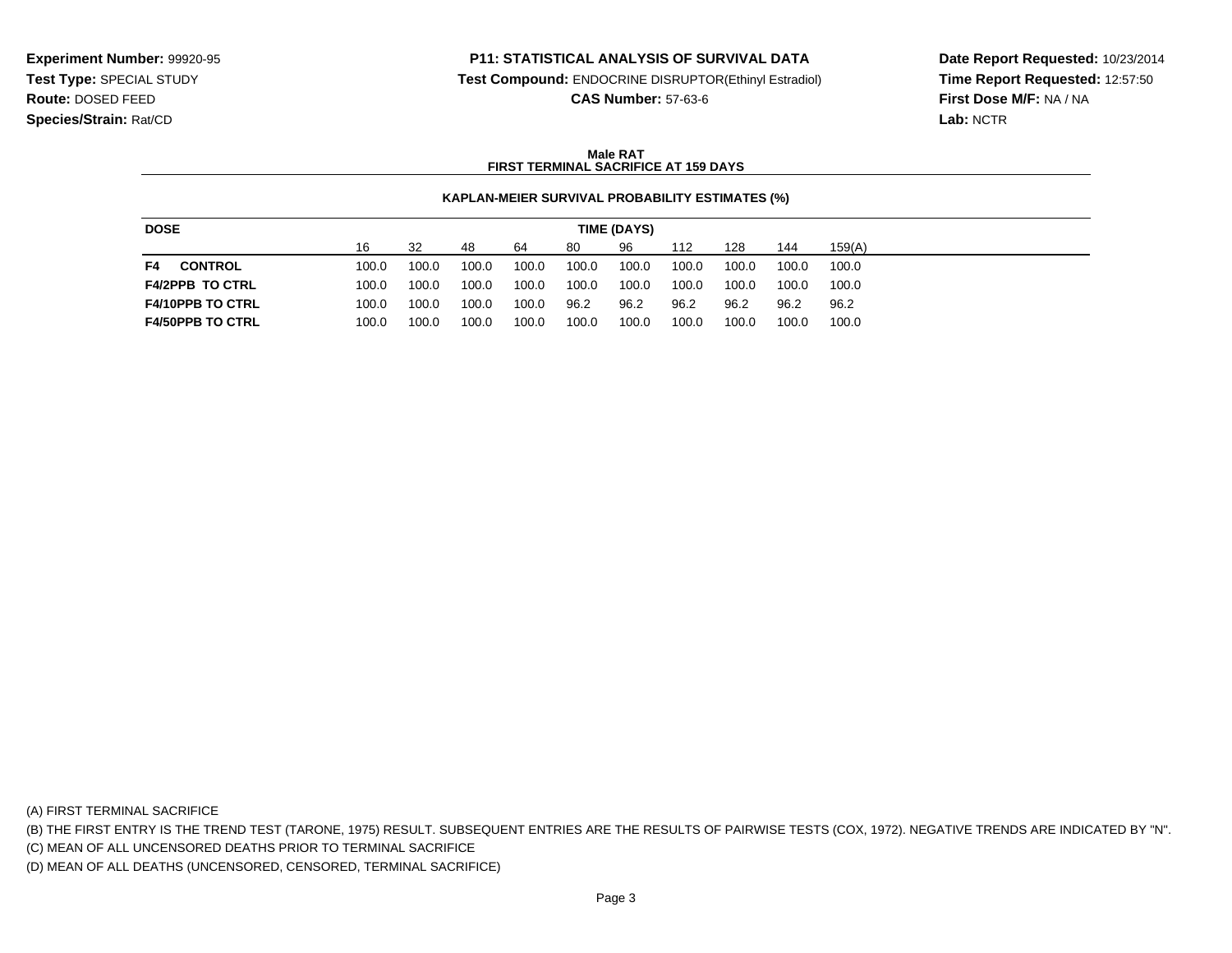# **P11: STATISTICAL ANALYSIS OF SURVIVAL DATA**

**Test Compound:** ENDOCRINE DISRUPTOR(Ethinyl Estradiol)

**CAS Number:** 57-63-6

**Date Report Requested:** 10/23/2014**Time Report Requested:** 12:57:50**First Dose M/F:** NA / NA**Lab:** NCTR

#### **Male RATFIRST TERMINAL SACRIFICE AT 159 DAYS**

# **SURVIVAL SUMMARY STATISTICS**

| <b>DOSE</b>                           | <b>CONTROL</b><br>F4 | <b>F4/2PPB TO CTRL</b> | <b>F4/10PPB TO CTRL</b> | <b>F4/50PPB TO CTRL</b> |
|---------------------------------------|----------------------|------------------------|-------------------------|-------------------------|
| SURVIVAL AT END OF STUDY              | 100.0%               | 100.0%                 | 96.2%                   | 100.0%                  |
| (KAPLAN-MEIER)                        |                      |                        |                         |                         |
| <b>SIGNIFICANCE (B)</b>               | $\cdots$             | $\cdots$               | $\cdots$                | $\cdots$                |
| (LIFE TABLE)                          |                      |                        |                         |                         |
| <b>MEAN DAY OF NATURAL DEATHS (C)</b> |                      |                        | 72.0                    |                         |
| (STANDARD ERROR)                      | (.)                  | (.)                    | $\cdot$                 | (.)                     |
| <b>MEAN LIFE SPAN (D)</b>             | 159.0                | 159.0                  | 155.7                   | 159.0                   |
| (STANDARD ERROR)                      | (0.0)                | (0.0)                  | (3.3)                   | (0.0)                   |

(A) FIRST TERMINAL SACRIFICE

(B) THE FIRST ENTRY IS THE TREND TEST (TARONE, 1975) RESULT. SUBSEQUENT ENTRIES ARE THE RESULTS OF PAIRWISE TESTS (COX, 1972). NEGATIVE TRENDS ARE INDICATED BY "N".

(C) MEAN OF ALL UNCENSORED DEATHS PRIOR TO TERMINAL SACRIFICE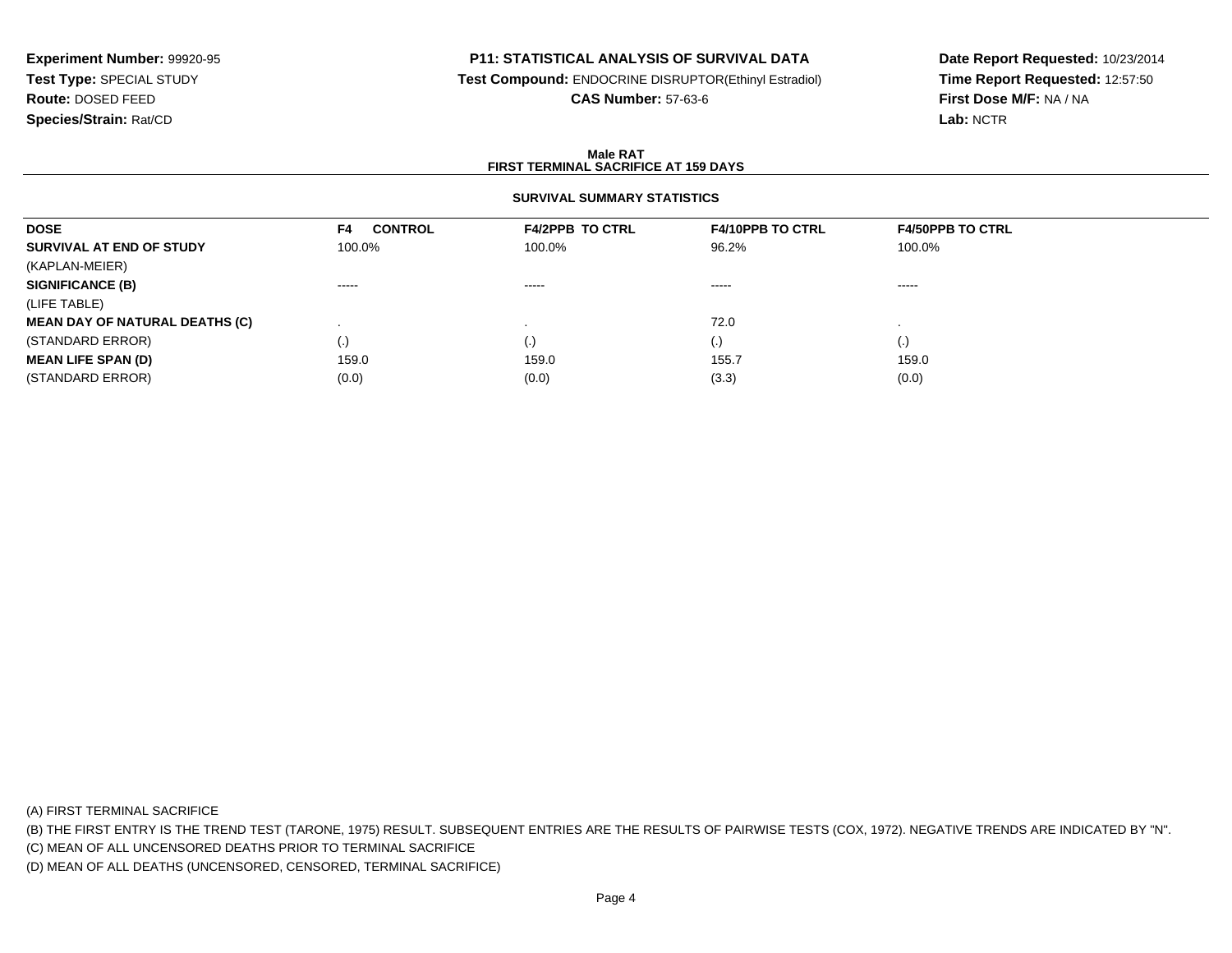# **P11: STATISTICAL ANALYSIS OF SURVIVAL DATA**

 **Test Compound:** ENDOCRINE DISRUPTOR(Ethinyl Estradiol)**CAS Number:** 57-63-6

**Date Report Requested:** 10/23/2014**Time Report Requested:** 12:57:50**First Dose M/F:** NA / NA**Lab:** NCTR

#### **Female RAT FIRST TERMINAL SACRIFICE AT 159 DAYSINDIVIDUAL SURVIVAL TIMES (DAYS)**

|                               |                     | INDIVIDUAL SURVIVAL TIMES (DAYS) |                    |  |
|-------------------------------|---------------------|----------------------------------|--------------------|--|
| <b>CONTROL</b><br>$DOSE = F4$ |                     |                                  |                    |  |
| <b>TOTAL 25</b>               | UNCENSORED DEATHS 0 | CENSORED DEATHS 0                | <b>TERMINAL 25</b> |  |
| UNCENSORED DEATH DAYS         |                     |                                  |                    |  |
| none                          |                     |                                  |                    |  |
| <b>CENSORED DEATH DAYS</b>    |                     |                                  |                    |  |
| none                          |                     |                                  |                    |  |
| $DOSE = F4/2PPB TO CTRL$      |                     |                                  |                    |  |
| <b>TOTAL 25</b>               | UNCENSORED DEATHS 0 | CENSORED DEATHS 0                | <b>TERMINAL 25</b> |  |
| <b>UNCENSORED DEATH DAYS</b>  |                     |                                  |                    |  |
| none                          |                     |                                  |                    |  |
| <b>CENSORED DEATH DAYS</b>    |                     |                                  |                    |  |
| none                          |                     |                                  |                    |  |
| $DOSE = F4/10PPB TO CTRL$     |                     |                                  |                    |  |
| TOTAL 26                      | UNCENSORED DEATHS 1 | CENSORED DEATHS 0                | <b>TERMINAL 25</b> |  |
| <b>UNCENSORED DEATH DAYS</b>  |                     |                                  |                    |  |
| 93                            |                     |                                  |                    |  |
| <b>CENSORED DEATH DAYS</b>    |                     |                                  |                    |  |
| none                          |                     |                                  |                    |  |
| DOSE = F4/50PPB TO CTRL       |                     |                                  |                    |  |
| TOTAL 25                      | UNCENSORED DEATHS 0 | CENSORED DEATHS 0                | <b>TERMINAL 25</b> |  |
| UNCENSORED DEATH DAYS         |                     |                                  |                    |  |
| none                          |                     |                                  |                    |  |
| <b>CENSORED DEATH DAYS</b>    |                     |                                  |                    |  |
| none                          |                     |                                  |                    |  |
|                               |                     |                                  |                    |  |

(A) FIRST TERMINAL SACRIFICE

(B) THE FIRST ENTRY IS THE TREND TEST (TARONE, 1975) RESULT. SUBSEQUENT ENTRIES ARE THE RESULTS OF PAIRWISE TESTS (COX, 1972). NEGATIVE TRENDS ARE INDICATED BY "N".

(C) MEAN OF ALL UNCENSORED DEATHS PRIOR TO TERMINAL SACRIFICE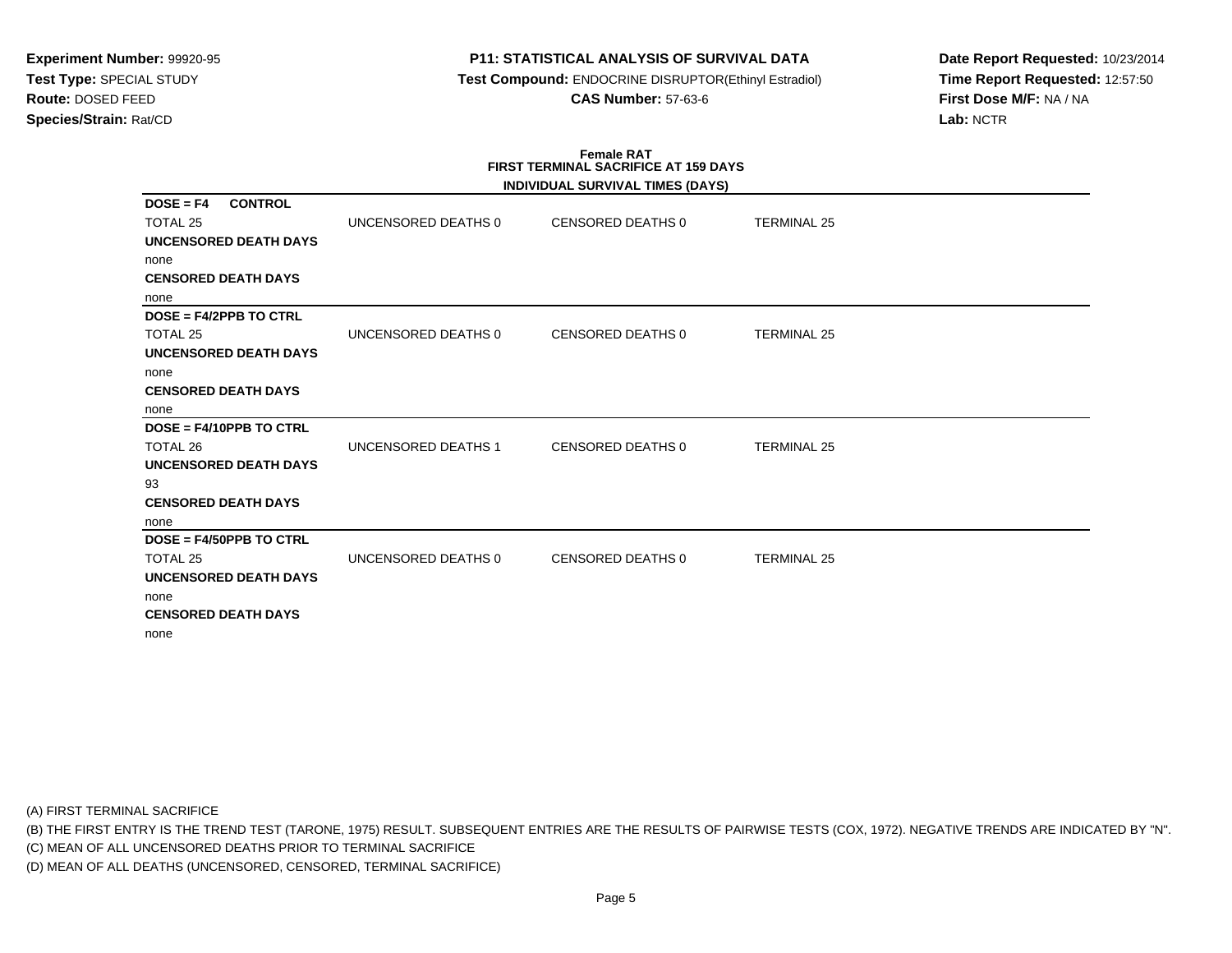### **P11: STATISTICAL ANALYSIS OF SURVIVAL DATA**

**Test Compound:** ENDOCRINE DISRUPTOR(Ethinyl Estradiol)

**CAS Number:** 57-63-6

**Date Report Requested:** 10/23/2014**Time Report Requested:** 12:57:50**First Dose M/F:** NA / NA**Lab:** NCTR

### **Female RATFIRST TERMINAL SACRIFICE AT 159 DAYS**

#### **KAPLAN-MEIER SURVIVAL PROBABILITY ESTIMATES (%)**

| <b>DOSE</b>             | TIME (DAYS) |       |       |       |       |       |       |       |       |        |
|-------------------------|-------------|-------|-------|-------|-------|-------|-------|-------|-------|--------|
|                         | 16          | 32    | 48    | 64    | 80    | 96    | 112   | 128   | 144   | 159(A) |
| <b>CONTROL</b><br>F4    | 100.0       | 100.0 | 100.0 | 100.0 | 100.0 | 100.0 | 100.0 | 100.0 | 100.0 | 100.0  |
| <b>F4/2PPB TO CTRL</b>  | 100.0       | 100.0 | 100.0 | 100.0 | 100.0 | 100.0 | 100.0 | 100.0 | 100.0 | 100.0  |
| <b>F4/10PPB TO CTRL</b> | 100.0       | 100.0 | 100.0 | 100.0 | 100.0 | 96.2  | 96.2  | 96.2  | 96.2  | 96.2   |
| <b>F4/50PPB TO CTRL</b> | 100.0       | 100.0 | 100.0 | 100.0 | 100.0 | 100.0 | 100.0 | 100.0 | 100.0 | 100.0  |

(A) FIRST TERMINAL SACRIFICE

(B) THE FIRST ENTRY IS THE TREND TEST (TARONE, 1975) RESULT. SUBSEQUENT ENTRIES ARE THE RESULTS OF PAIRWISE TESTS (COX, 1972). NEGATIVE TRENDS ARE INDICATED BY "N".

(C) MEAN OF ALL UNCENSORED DEATHS PRIOR TO TERMINAL SACRIFICE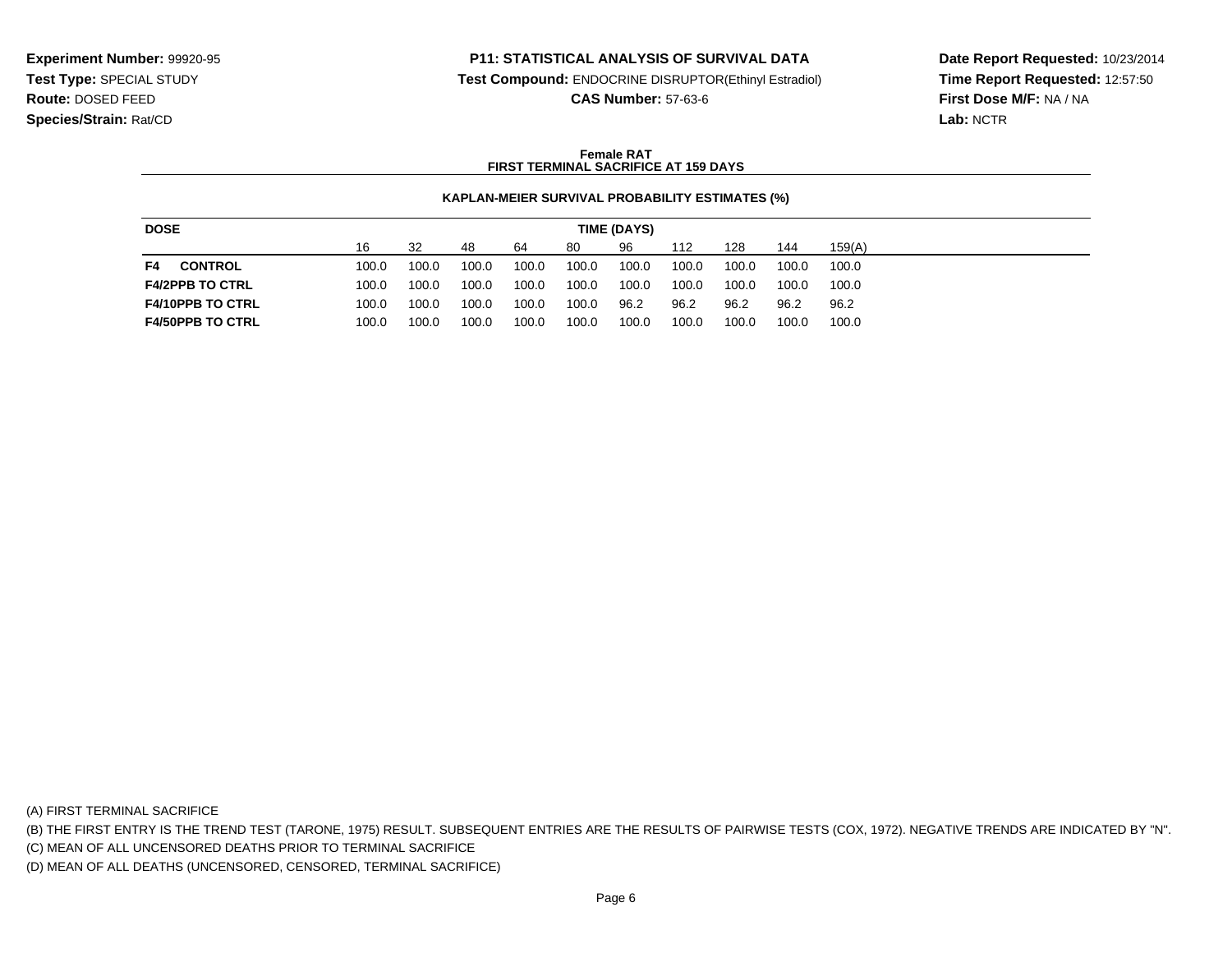### **P11: STATISTICAL ANALYSIS OF SURVIVAL DATA**

**Test Compound:** ENDOCRINE DISRUPTOR(Ethinyl Estradiol)

**CAS Number:** 57-63-6

**Date Report Requested:** 10/23/2014**Time Report Requested:** 12:57:50**First Dose M/F:** NA / NA**Lab:** NCTR

#### **Female RATFIRST TERMINAL SACRIFICE AT 159 DAYS**

## **SURVIVAL SUMMARY STATISTICS**

| <b>DOSE</b>                           | <b>CONTROL</b><br>F4 | <b>F4/2PPB TO CTRL</b>                                                                                                                                                                                                                                                                                                                                                                                                                                                                 | <b>F4/10PPB TO CTRL</b> | <b>F4/50PPB TO CTRL</b> |
|---------------------------------------|----------------------|----------------------------------------------------------------------------------------------------------------------------------------------------------------------------------------------------------------------------------------------------------------------------------------------------------------------------------------------------------------------------------------------------------------------------------------------------------------------------------------|-------------------------|-------------------------|
| SURVIVAL AT END OF STUDY              | 100.0%               | 100.0%                                                                                                                                                                                                                                                                                                                                                                                                                                                                                 | 96.2%                   | 100.0%                  |
| (KAPLAN-MEIER)                        |                      |                                                                                                                                                                                                                                                                                                                                                                                                                                                                                        |                         |                         |
| <b>SIGNIFICANCE (B)</b>               | $- - - - -$          | $\begin{array}{cccccccccccccc} \multicolumn{2}{c}{} & \multicolumn{2}{c}{} & \multicolumn{2}{c}{} & \multicolumn{2}{c}{} & \multicolumn{2}{c}{} & \multicolumn{2}{c}{} & \multicolumn{2}{c}{} & \multicolumn{2}{c}{} & \multicolumn{2}{c}{} & \multicolumn{2}{c}{} & \multicolumn{2}{c}{} & \multicolumn{2}{c}{} & \multicolumn{2}{c}{} & \multicolumn{2}{c}{} & \multicolumn{2}{c}{} & \multicolumn{2}{c}{} & \multicolumn{2}{c}{} & \multicolumn{2}{c}{} & \multicolumn{2}{c}{} & \$ | $\cdots$                | $\cdots$                |
| (LIFE TABLE)                          |                      |                                                                                                                                                                                                                                                                                                                                                                                                                                                                                        |                         |                         |
| <b>MEAN DAY OF NATURAL DEATHS (C)</b> |                      |                                                                                                                                                                                                                                                                                                                                                                                                                                                                                        | 93.0                    |                         |
| (STANDARD ERROR)                      | $\left( . \right)$   |                                                                                                                                                                                                                                                                                                                                                                                                                                                                                        | $\left(\cdot\right)$    | $\cdot$                 |
| <b>MEAN LIFE SPAN (D)</b>             | 159.0                | 159.0                                                                                                                                                                                                                                                                                                                                                                                                                                                                                  | 156.5                   | 159.0                   |
| (STANDARD ERROR)                      | (0.0)                | (0.0)                                                                                                                                                                                                                                                                                                                                                                                                                                                                                  | (2.5)                   | (0.0)                   |

(A) FIRST TERMINAL SACRIFICE

(B) THE FIRST ENTRY IS THE TREND TEST (TARONE, 1975) RESULT. SUBSEQUENT ENTRIES ARE THE RESULTS OF PAIRWISE TESTS (COX, 1972). NEGATIVE TRENDS ARE INDICATED BY "N".

(C) MEAN OF ALL UNCENSORED DEATHS PRIOR TO TERMINAL SACRIFICE